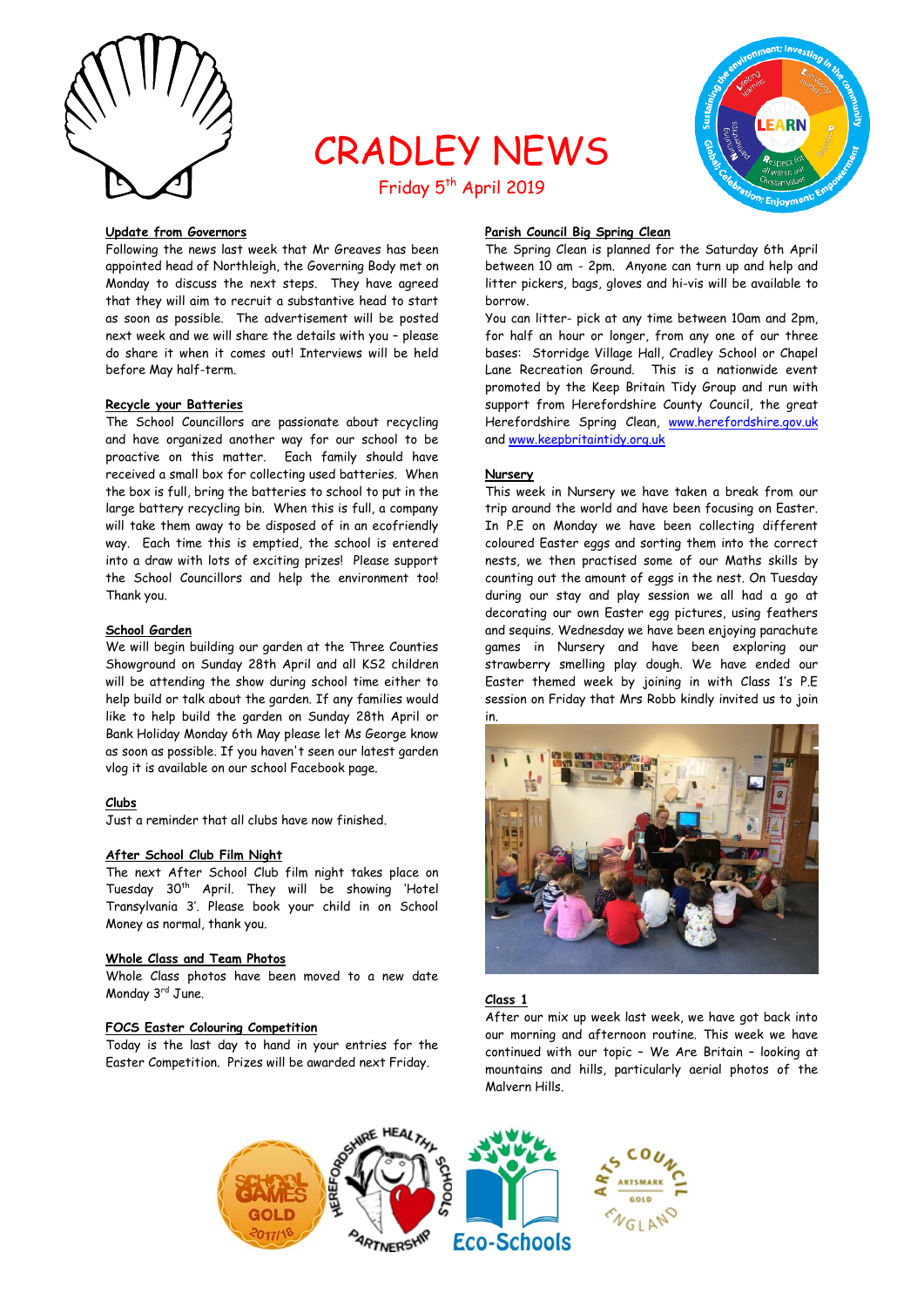We looked at Ordnance Survey maps with keys/legends and tried to locate some of the towns and villages we know. Then we had a go at drawing our own simple maps with a key. In RE we have been learning all about the Easter story and symbols of Easter. Next week we are having a gardening week in preparation for The Malvern Spring Show. We will be making our bat-boxes for the garden and some decorative bats made from recycled materials to hang around the garden.

#### **Class 2**

This week Class 2 have been working on our invertebrate paintings for the show garden. We chose a minibeast and drew it using coloured pencil. Next we painted it using only black, white and grey. Our next job is to paint our design on one of the large pebbles for the show garden. In our English lessons, Year 2 have been working on our 'Dear Greenpeace' books. We are writing our own books based on the original but with a different endangered animal. Year 1 have been writing settings and character descriptions for their story, 'Oh No, George!' A big well done to all of the Year 1s and 2s who took part in the Herefordshire Festival last week. The adjudicator was very impressed with the performance and commented on their enthusiasm and how well they handled a difficult key change! Thank you to all of the parents and grandparents who came to support us.

#### **Class 3**

The weather has influenced our PE this week. On Monday it was so sunny, we were on the field practicing our tennis skills. By Tuesday afternoon, the weather was so cold we went back to winter hockey skills and by Wednesday we were thinking of making Christmas cards instead of Easter ones! Well done to the children who, despite the changing weather, have worked so hard on their end of term assessments in Maths and English this week. Hopefully more fun next week! Our minds have also been on the Spring Garden, researching insects and creating beautiful butterflies.

#### **Class 4**

This week Class 4 have been learning about perimeter and area, applying this to real life situations in Maths. In English we have been developing our comprehension skills by working together, and creating our own comprehension papers. In the afternoons, we have been creating sketches of invertebrates ready for the Spring Garden. We had our final Ultimate Frisbee session, which was very cold, but we were able to embed all the skills we have learned through the term. We have also created Iron Age roundhouses and started our collaging project in Art.

#### **Class 5**

After watching the Young Shakespeare Company's fantastic performance of 'Hamlet' last Friday, we have enjoyed preparing a discussion this week on 'Should Shakespeare be taught in primary schools?' In Maths we

have been working on recognising nets for 3D shapes and tackling reasoning problems. We have also been carefully painting invertebrates onto stones to be used in the show garden. Some of us have been working with Mrs Copp to draft a letter to Sir David Attenborough informing him of our plans for the show garden.





We were enthralled by the performance!

## **Stars of the Week**

|         | Nursery Poppy Duncan for her excellent start in                          |
|---------|--------------------------------------------------------------------------|
|         | Nursery                                                                  |
|         | Charles Wilson for his excellent start in                                |
|         | Nursery                                                                  |
| Class 1 | Neve Philpotts for being persistent and<br>positive                      |
|         | Clem Tambling for being reflective and positive                          |
| Class 2 | Charlotte Clayton for working independently in<br>Art                    |
|         | Amelia Philpotts for being persistent when<br>making her book in English |
|         |                                                                          |